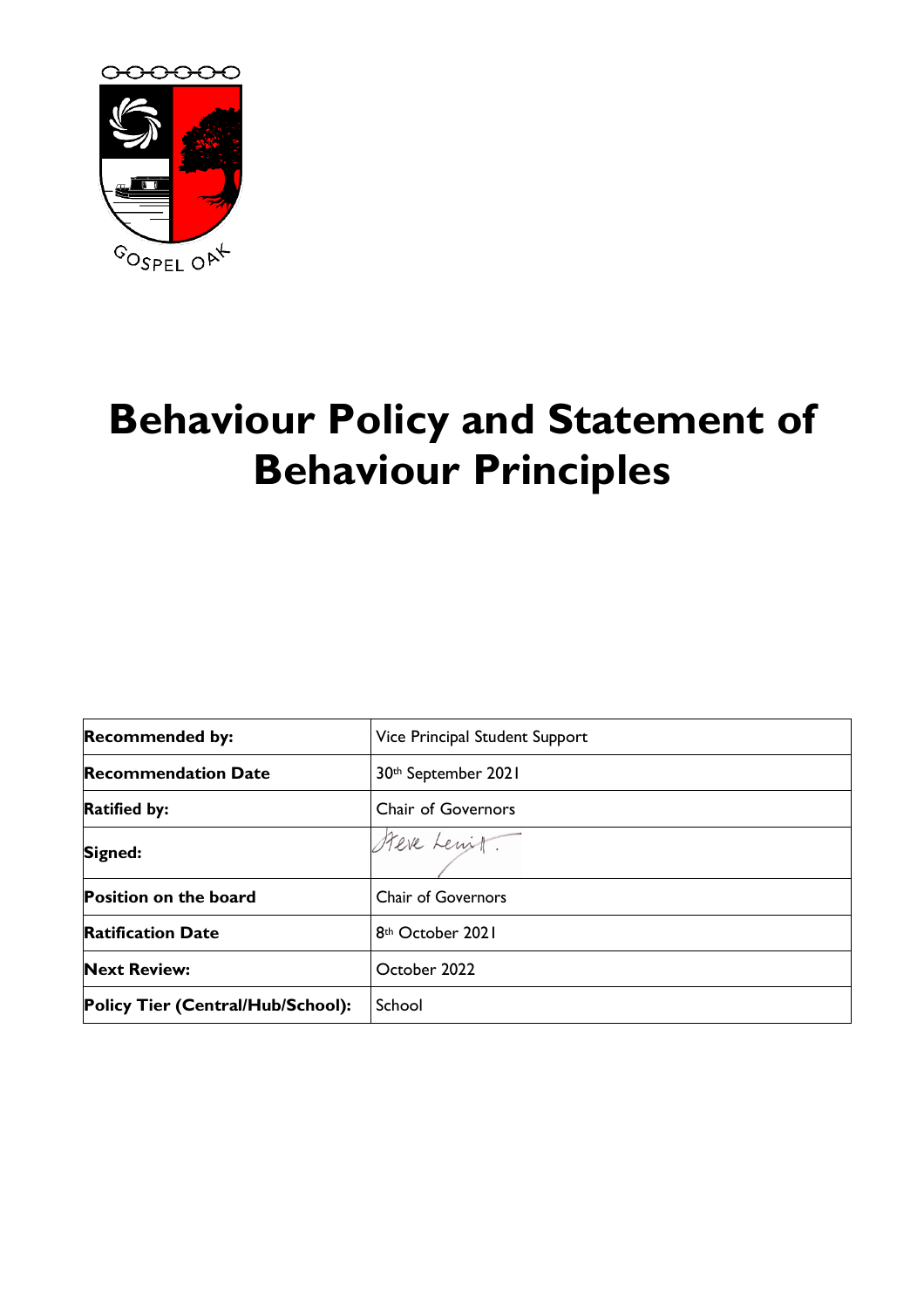# **1 Statement of Intent**

Effective learning for all students is our primary goal. Raising standards of achievement will result from more effective learning. Good behaviour plays a significant role in promoting a safe and orderly environment, in enabling effective teaching and learning to take place, and in encouraging students to become responsible members of society. For us to be a successful learning community, all members of the community are expected to commit themselves to this aim, by working together and supporting each other, as a team.

Students are expected to behave in a way which helps the school to be a pleasant, supportive and positive learning environment. Equally, well planned, and engaging lessons are important in motivating students and lessening the likelihood of disruptive behaviour. Finally, fostering positive and respectful relationships between all members of the school is seen as crucial to ensuring high standards of behaviour.

# **2 Aims**

This policy aims to:

- > Provide a consistent approach to behaviour management
- Define what we consider to be unacceptable behaviour, including bullying and discrimination
- Outline how pupils are expected to behave
- Summarise the roles and responsibilities of different people in the school community with regards to behaviour management
- > Outline our system of rewards and sanctions

# **3 Evaluation and development of policy**

The policy will be developed through consultation with staff, students and governors. The Policy should be considered in conjunction with other relevant Policies such as the Anti- Bullying Policy, the Drug Policy, the Child Protection Policy, The SEN and Inclusion Policy and the Exclusions Policy. Students will be consulted about, and informed of, any changes to the Policy.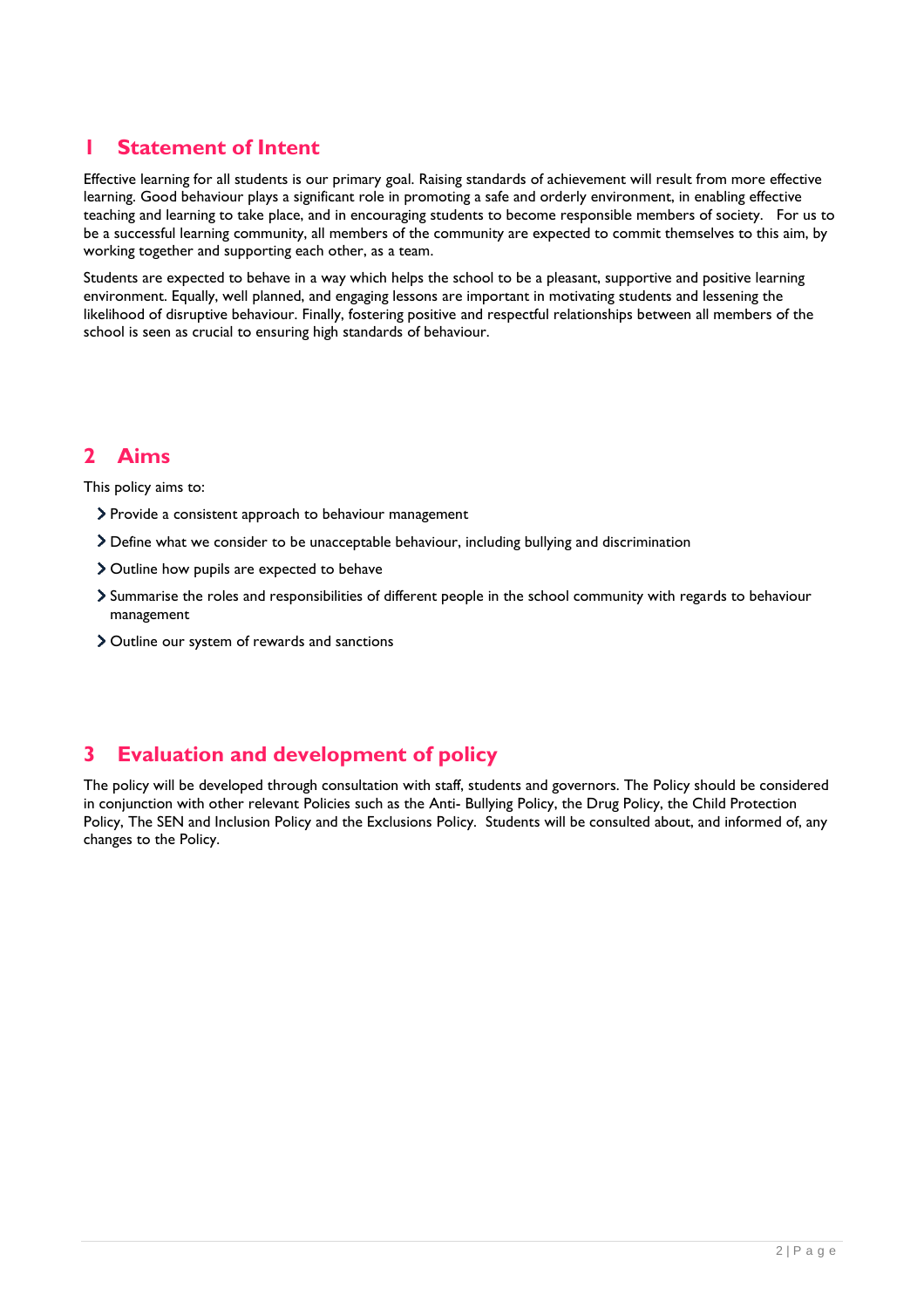# **4 Legislation and statutory requirements**

This policy is based on advice from the Department for Education (DfE) on:

- > [Behaviour and discipline in schools](https://www.gov.uk/government/publications/behaviour-and-discipline-in-schools)
- [Searching, screening and confiscation at school](https://www.gov.uk/government/publications/searching-screening-and-confiscation)
- > [The Equality Act 2010](https://www.gov.uk/government/publications/equality-act-2010-advice-for-schools)
- > [Keeping Children Safe in Education](https://www.gov.uk/government/publications/keeping-children-safe-in-education--2)
- [Use of reasonable force in schools](https://www.gov.uk/government/publications/use-of-reasonable-force-in-schools)
- > [Supporting pupils with medical conditions at school](https://www.gov.uk/government/publications/supporting-pupils-at-school-with-medical-conditions--3)

It is also based on the [special educational needs and disability \(SEND\)](https://www.gov.uk/government/publications/send-code-of-practice-0-to-25) code of practice.

In addition, this policy is based on:

- > Schedule 1 of the [Education \(Independent School Standards\) Regulations 2014;](http://www.legislation.gov.uk/uksi/2014/3283/schedule/made) paragraph 7 outlines a school's duty to safeguard and promote the welfare of children, paragraph 9 requires the school to have a written behaviour policy and paragraph 10 requires the school to have an anti-bullying strategy
- > [DfE guidance](https://www.gov.uk/guidance/what-academies-free-schools-and-colleges-should-publish-online#behaviour-policy) explaining that academies should publish their behaviour policy and anti-bullying strategy online

This policy complies with our funding agreement and articles of association.

#### **5 Definitions**

#### **5.1 Misbehavior**

- Not Bringing your own equipment to lessons
- > Not Using respectful language
- Not Respond politely to others
- Not Looking after our school environment
- Not follow instructions first time
- Not actively listen to others
- Not fully engage in your learning
- Not produce work you can be proud of
- Not removing your coat when indoors
- Causing disruption in lessons, corridors, toilets or other social spaces.
- Non-completion of classwork or homework
- Poor attitude
- Incorrect uniform and/or wearing the uniform incorrectly in and out of school
- Offensive and/or inappropriate language
- Having a mobile phone in school that is not switched off and, in your bag,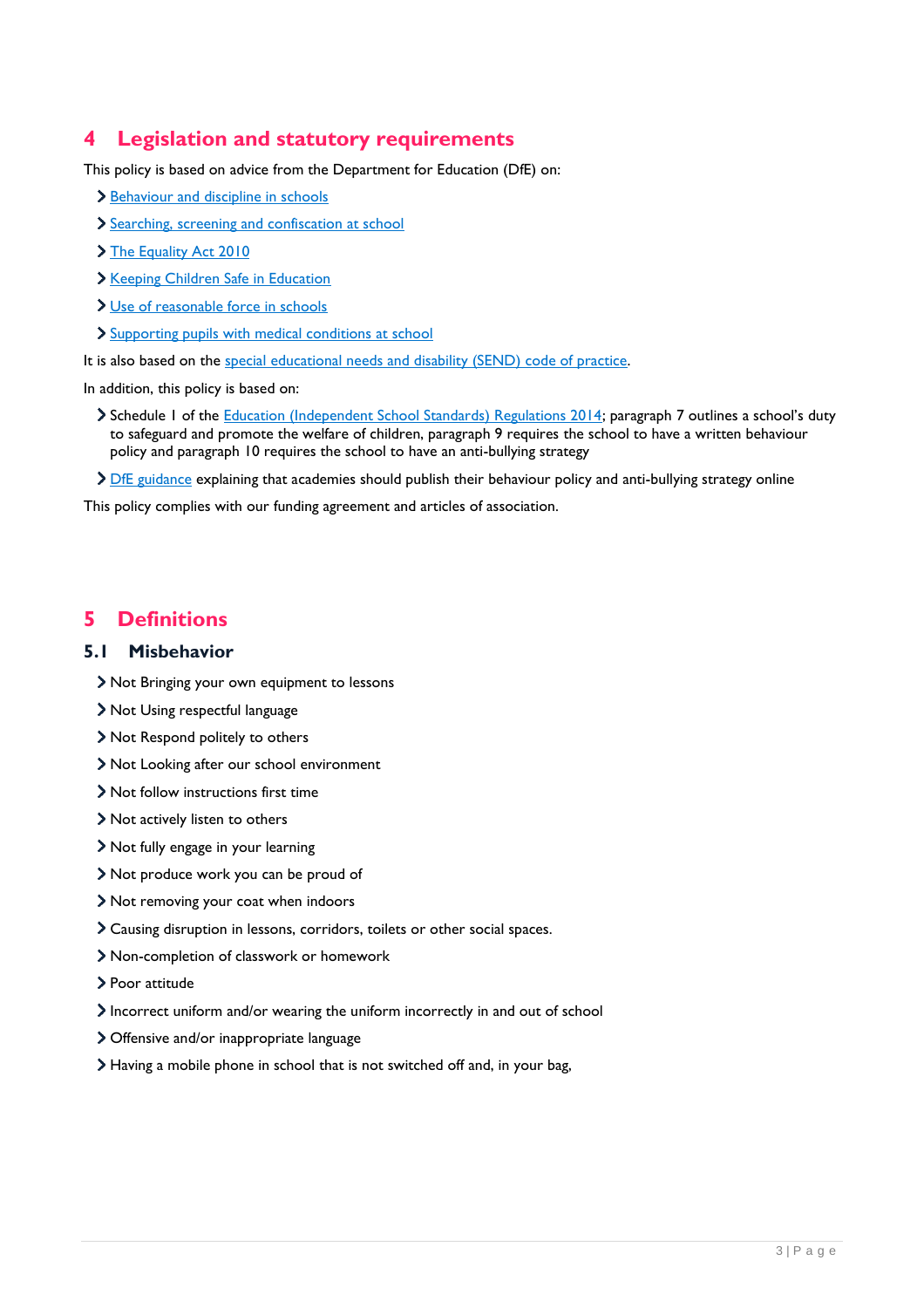#### **5.2 Serious misbehaviour**

- Repeated and/or persistent breaches of the school rules
- > Poor behaviours in Internal Exclusion
- Behaviours that prevent, or negatively impact, others learning.
- Behaviours that prevent, or negatively impact, others wellbeing and/or safety
- Behaviours that adversely affect the reputation of the school
- > Refusal to follow the instructions of Senior Leaders
- Impeding or not cooperating with staff reviewing or investigating behaviour or safeguarding concerns.
- Non-compliance
- Selling and trading any items
- Verbal abuse or intimidation of staff
- > physical abuse or intimidation of students
- Any form of bullying
- > Truancy from lesson and/or school
- Persistent Lateness to school or lessons
- Sexual violence, such as rape, assault by penetration, or sexual assault (intentional sexual touching without consent)
- Sexual harassment, meaning unwanted conduct of a sexual nature, such as:
	- Sexual comments
	- Sexual jokes or taunting
	- Physical behaviour like interfering with clothes
	- Online sexual harassment such as unwanted sexual comments and messages (including on social media), sharing of nude or semi-nude images and/or videos, or sharing of unwanted explicit content
- Vandalism
- > Theft
- Malicious Allegations
- Breaches of health and safety which endanger themselves or others
- > Peer on Peer abuse of any kind
- Fighting (Partaking, encouraging, inciting, watching or recording)
- > Smoking / vaping
- > Failure to comply with safeguarding policy
- > Any Criminal Act
- Repeatedly having a mobile phone in school that is not switched off and, in your bag,
- Racist, religious, ethnicity, sexist, homophobic or other discriminatory behaviour
- Possession of any prohibited items. These include but are not limited to:
	- Knives or weapons
	- Alcohol
	- Illegal drugs
	- Stolen items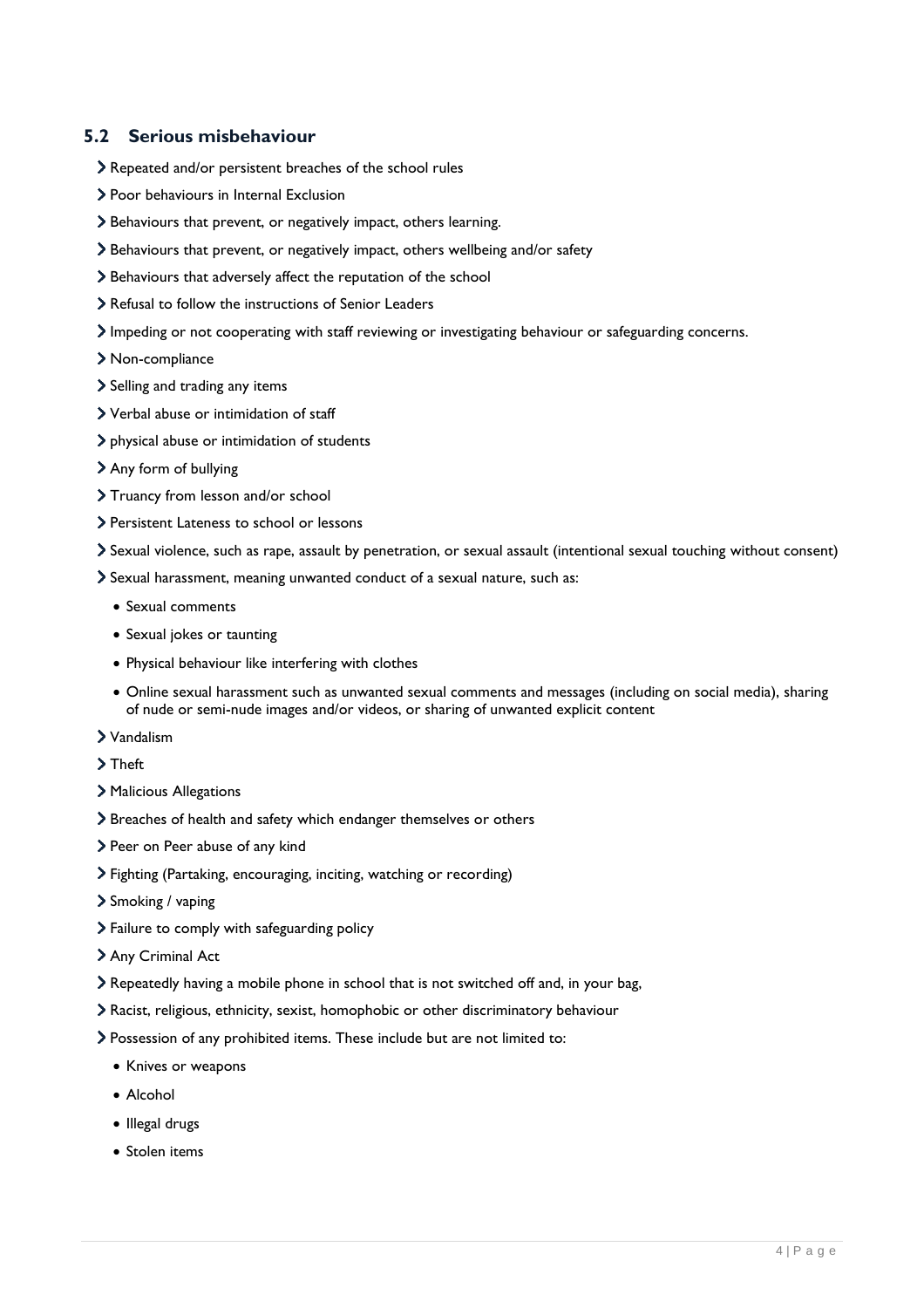- Tobacco and cigarette papers (and any smoking or vaping paraphernalia)
- Shisha Pens/e-cigarettes/vape Pens (and any smoking or vaping paraphernalia)
- Cigarettes, Cigarettes lighters, matches (and any smoking or vaping paraphernalia)
- Fireworks or pyrotechnics
- Pornographic images or material (including on mobile devices)
- Mobile phone, MP3 player or tablet devices; including headphones
- Recordings that might invade student or staff privacy
- Laser pens
- Any article a staff member determines to be offensive, dangerous or will subvert the educational standards and values of the academy.
- Any article a staff member reasonably suspects has been, or is likely to be, used to commit an offence, or to cause personal injury to, or damage to the property of, any person (including the pupil)

NB: A serious one-off incidents where: a weapon, made weapon, illegal substances or other item(s) that endanger the health, safety or wellbeing of others are brought onto the school site is most likely to result in a permanent exclusion. A permanent exclusion is likely to be issued when a serious one-off incident takes place out of school which involves a weapon, made weapon, illegal substances or other item(s) that endanger the health, safety or wellbeing of others.

#### **5.3 Exclusions**

There are 2 kinds of exclusion - fixed period (suspended) and permanent (expelled) referred to in School discipline and exclusions guidance. [https://www.gov.uk/school-discipline-exclusions](https://www.gov.uk/school-discipline-exclusions/s)

#### **Fixed period exclusion**

A fixed period exclusion is where your child is temporarily removed from school. If a child has been excluded for a fixed period, schools should set and mark work for the first 5 school days.

If the exclusion is longer than 5 school days, the school must arrange suitable full-time education from the sixth school day, e.g. at a pupil referral unit.

Students can be excluded for up to 45 days of each academic year.

The school or local council must tell you about any alternative education they arrange. It is your responsibility to make sure your child attends.

Fixed term exclusions are decided by the Principal or SLT member when deputising. All fixed term exclusions are followed with a readmission meeting which should be attended by the child and their parent(s)/ carer. A plan for the student's future behaviour is agreed at this meeting.

#### **Permanent exclusion**

Permanent exclusion means your child is expelled. Gospel Oak School will provide work for 5 days. Your local council must arrange full-time education from the sixth school day.

The school or local council must tell you about any alternative education they arrange. It is your responsibility to make sure your child attends.

Permanent exclusions are subject to a legal procedure. They are recommended by the Principal and are conducted by a Governor Disciplinary Panel.

#### **Internal Exclusion**

Gospel Oak School make use of an internal exclusion room which is used as an alternative to a fixed period exclusion and aims to keep your child in school and learning under the supervision of school staff. Internal Exclusion means that a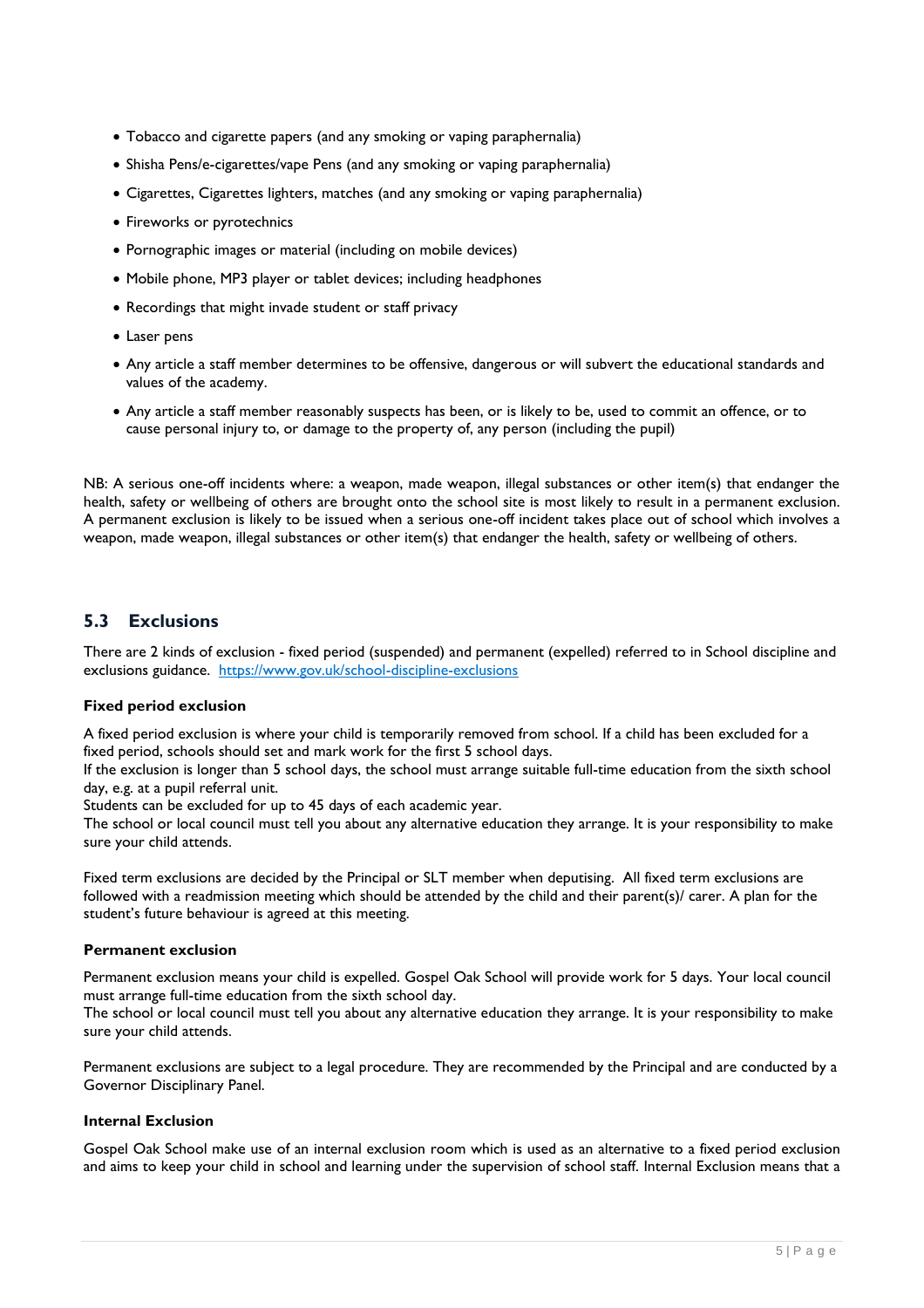student will be supervised in the Internal Exclusion Unit for the entire day. They will be sent work from their teachers or will access work from their shared area via a laptop for that day and will be expected to reflect on their behaviour. If a student does not complete a successful day, then the sanction could be extended or escalated.

Only members of the Senior Leadership Team & Student Support Team can make the decision to place students in Internal Exclusion.

#### **5.4 Behaviour Support Plans and Pastoral Support Plans**

Students whose behaviour is deteriorating will be subject to a Behaviour Support Plan (BSP). The aim of a BSP is to intervene and support a student in improving their behaviour and to try to avoid exclusion. Parents will be contacted to attend a meeting when such a plan is put into place. This BSP focuses on a student's strengths and areas of concern. It also includes a set of targets for the students and builds in regular reviews. It may also involve internal and external support, for example, staff mentoring, PCSO support, Senco input and the Academy's Attendance Officer, who may be able to offer extra targeted support for the student.

Students who are not successful on their behaviour support plan or who have issues apart from or alongside their behaviour will be subject to a Pastoral Support Plan. For example, health issues affecting attendance and learning would be placed onto a Pastoral Support Plan which focuses on a student's strengths and areas of concern. It also includes a set of targets for the student and builds in regular reviews. The PSP will take into account all issues and set out an achievable and realistic support for the student to make their way back to full education. Like the BSP, a number of internal and external resources may be used.

#### **Support**

It should be noted that on occasions students misbehave due to extreme personal difficulties. Staff dealing with such students will ensure that the right type of support is in place and, as a result, sanctions may vary from the set pattern. The Student Support Team will work to ensure that poor behaviour is not repeated but poor behaviour will not be tolerated, and sanctions applied in all cases.

#### **5.5 Recording behaviour incidents**

All significant behaviour incidents are recorded initially on the school's behaviour management system. Staff are expected to build a better picture of an individual student's behaviour, depending on role, for instance as a Director of Learning and Standards (DLS), as a Form Tutor or Student Support Leader. All are expected to interrogate behaviour data rigorously, and to develop appropriate plans for individuals and groups in need of intervention. The student support team will also use data to identify any more general behaviour issues in order to tackle them.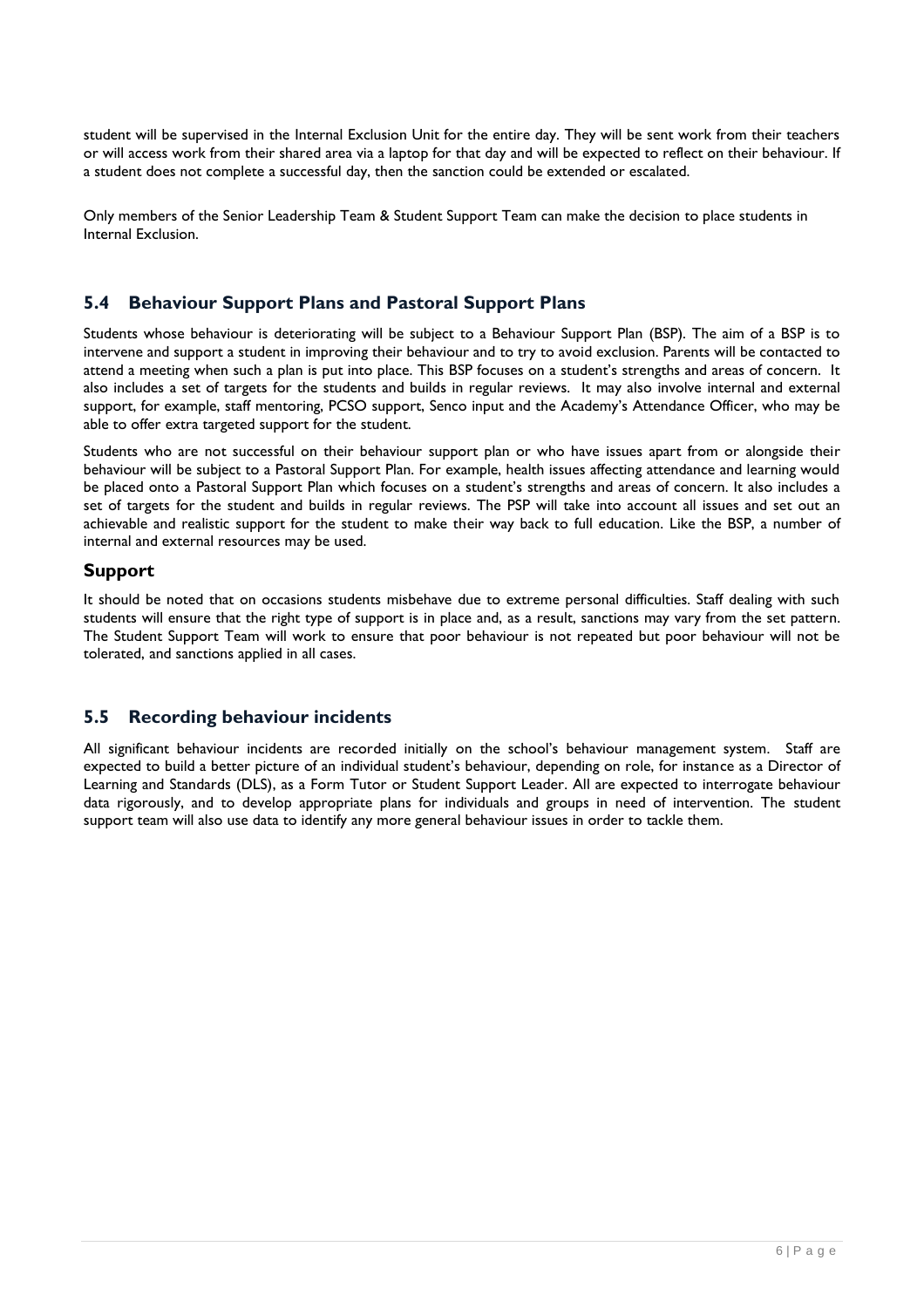# **6 Bullying**

**Bullying** is defined as the repetitive, intentional harming of one person or group by another person or group, where the relationship involves an imbalance of power.

Bullying is, therefore:

- Deliberately hurtful
- Repeated, often over a period of time
- > Difficult to defend against

Bullying can include:

| <b>TYPE OF BULLYING</b>                                                                                                                                                               | <b>DEFINITION</b>                                                                                                                                                                   |  |
|---------------------------------------------------------------------------------------------------------------------------------------------------------------------------------------|-------------------------------------------------------------------------------------------------------------------------------------------------------------------------------------|--|
| Emotional                                                                                                                                                                             | Being unfriendly, excluding, tormenting                                                                                                                                             |  |
| Physical                                                                                                                                                                              | Hitting, kicking, pushing, taking another's belongings, any use of violence                                                                                                         |  |
| Prejudice-based and<br>discriminatory, including:<br>$\bullet$ Racial<br>$\bullet$ Faith-based<br>• Gendered (sexist)<br>• Homophobic/biphobic<br>• Transphobic<br>• Disability-based | Taunts, gestures, graffiti or physical abuse focused on a particular characteristic (e.g.<br>gender, race, sexuality)                                                               |  |
| Sexual                                                                                                                                                                                | Explicit sexual remarks, display of sexual material, sexual gestures, unwanted<br>physical attention, comments about sexual reputation or performance, or<br>inappropriate touching |  |
| Direct or indirect verbal                                                                                                                                                             | Name-calling, sarcasm, spreading rumours, teasing                                                                                                                                   |  |
| Cyber-bullying                                                                                                                                                                        | Bullying that takes place online, such as through social networking sites, messaging<br>apps or gaming sites                                                                        |  |

Details of our school's approach to preventing and addressing bullying are set out in our anti-bullying strategy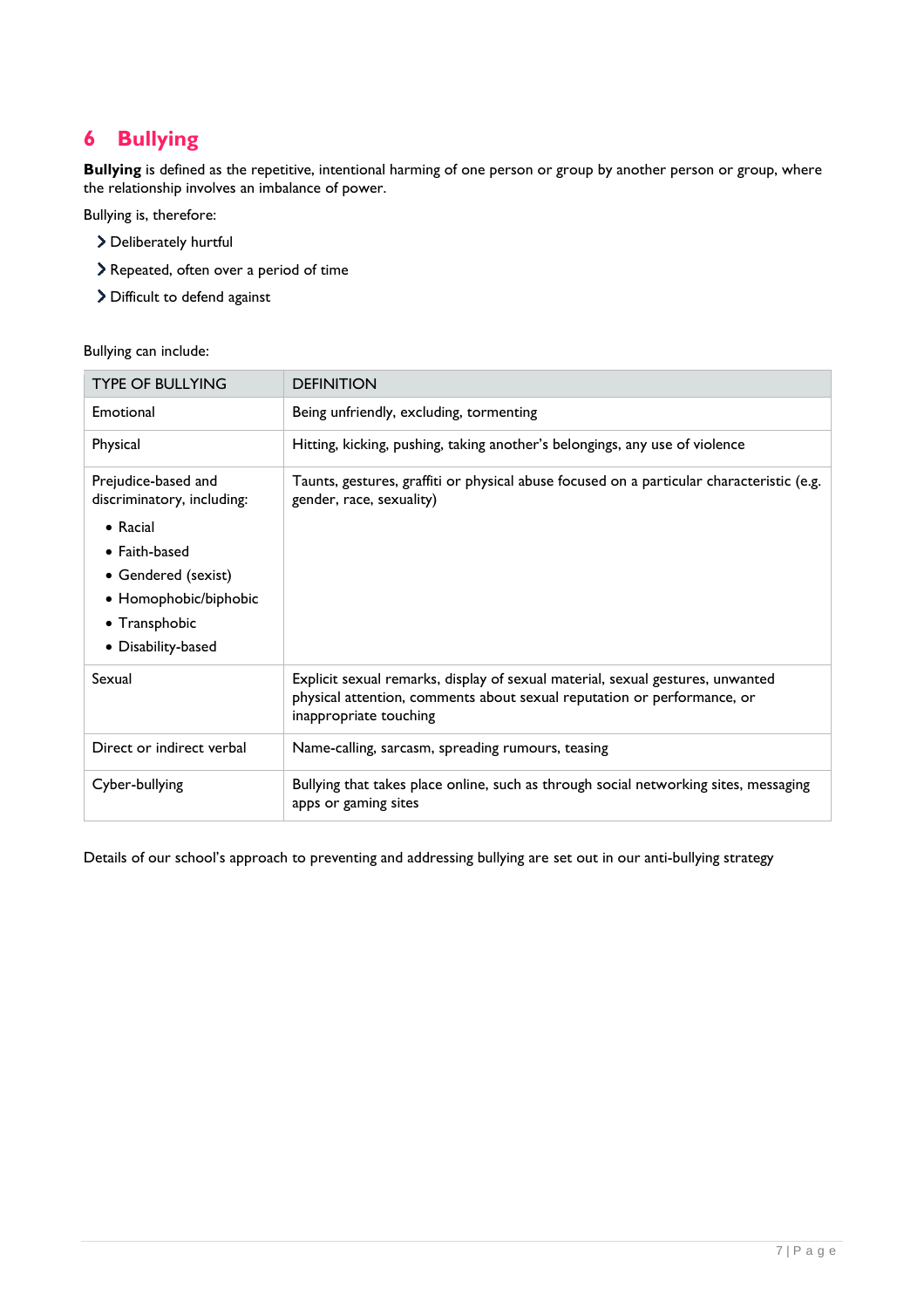# **7 Roles and responsibilities**

#### **7.1 The governing board**

The governing board is responsible for monitoring this behaviour policy's effectiveness and holding the Principal to account for its implementation.

### **7.2 The Principal**

The Principal is responsible for reviewing and approving this behaviour policy.

The Principal will ensure that the school environment encourages positive behaviour and that staff deal effectively with poor behaviour and will monitor how staff implement this policy to ensure rewards and sanctions are applied consistently.

#### **7.3 Staff**

Staff are responsible for:

- Implementing the behaviour policy consistently
- Modelling positive behaviour
- Providing a personalised approach to the specific behavioural needs of particular pupils
- Recording behaviour incidents

The senior leadership team will support staff in responding to behaviour incidents.

#### **7.4 Parents**

Parents are expected to:

- > Supporting the home school agreement
- Following the parents code of conduct
- Support their child in adhering to the pupil code of conduct
- Supporting their child with the digital code of conduct
- Inform the school of any changes in circumstances that may affect their child's behaviour
- Discuss any behavioural concerns with the form tutor promptly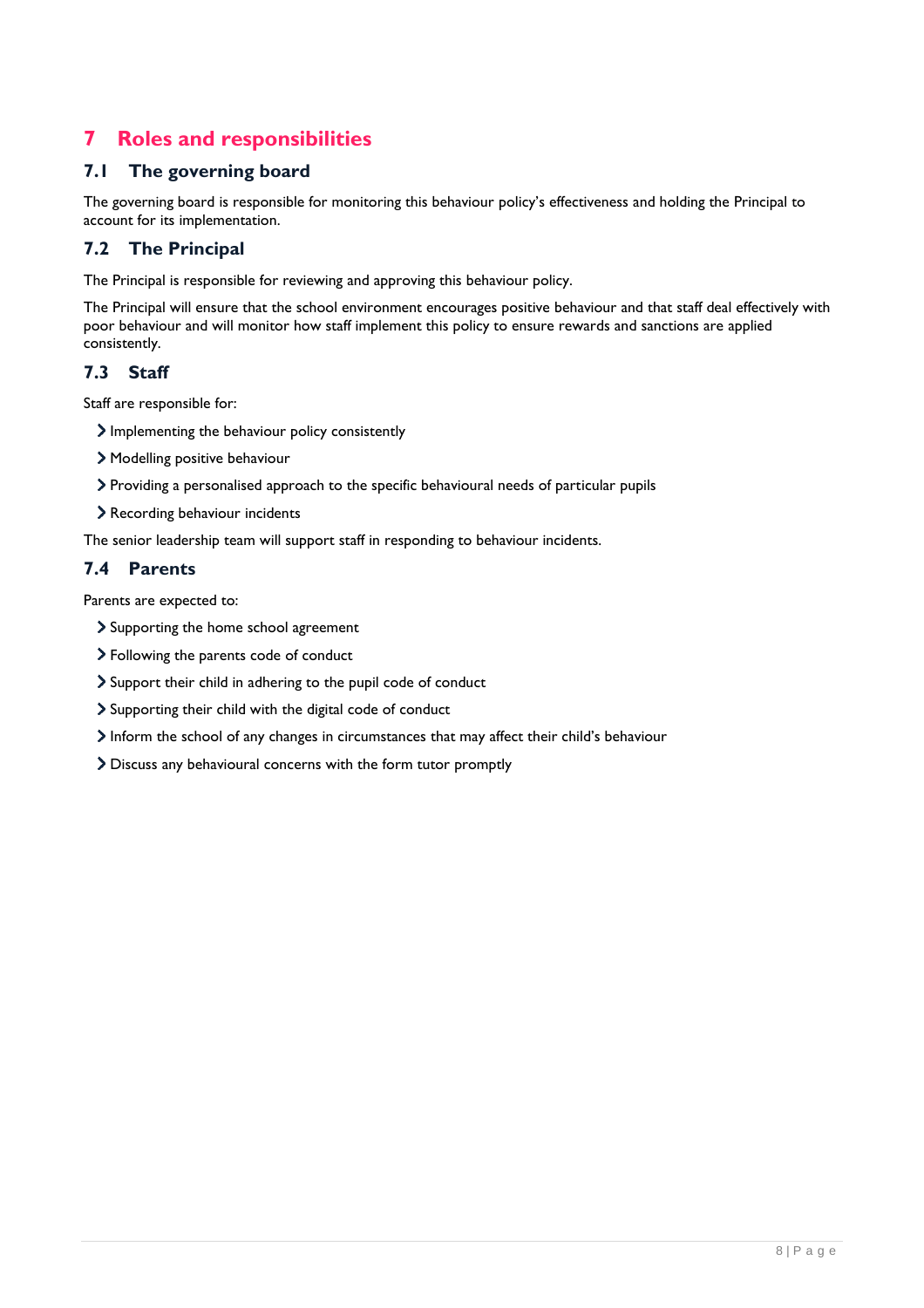# **8 Student code of conduct**

#### **Respect**

All students will show respect by:

- Being courteous and thoughtful towards others, including fellow students, staff or visitors,
- Treating everyone equally, irrespective of race, faith, gender or ability.
- Always following instructions from staff.
- Refraining from participation in any form of bullying (verbal, physical or cyber), reporting any incidents to a member of staff immediately.
- Refraining from bringing themselves, fellow students, staff and the name of Gospel Oak School into disrepute by engaging in disruptive activities.

#### **Pride**

All students will take pride in themselves and Gospel Oak School by:

- Always wearing the correct uniform, in the correct way, and **not** wearing coats in corridors and inside social spaces.
- Bringing the correct equipment and learning resources to lessons and follow the schools **Behaviours for Learning** protocols.
- Promoting themselves, others and the school positively, both inside and outside of lessons, within the community and travelling to and from school.
- Demonstrating they are reliable and trustworthy.
- Celebrating their own success as well as others.

#### **Aspiration**

All students will aspire to be the best they can be by:

- Attending school every day, arriving at school on time.
- Actively participating in classroom discussion.
- Completing all work to the very best of their ability, and meeting deadlines for completion, including homework.
- Seeking out opportunities to participate in super-curricular activities and clubs.
- Striving to realise and surpass their potential in all aspects of school life.

#### Arriving at Gospel Oak School all students are expected to:

- Be in full uniform.
- Not leave the premises once on the school site.
- Be lined up sensibly and silently by 8.25am in designated areas.
- Students should not have energy drinks, drinks containing caffeine, or chewing gum.
- Mobile phones and electronic devices are prohibited items and should be kept in their school bag.
- Food and drink should be kept in the student's bag.

#### Moving to and from assemblies all students are expected to:

- Line up on the main playground for 8:25
- Wait in alphabetical order whilst the Form Tutor checks uniform and takes the register.
- Form Tutors will escort students into the relevant assembly area.
- Students must sit in silence unless invited to speak.
- Students must celebrate the success of others by applauding politely as appropriate.
- When collecting an award, students should shake hands, smile and say thank you.
- At the end of assembly, tutor groups will be dismissed one row at a time.
- Students will leave silently to their next lesson.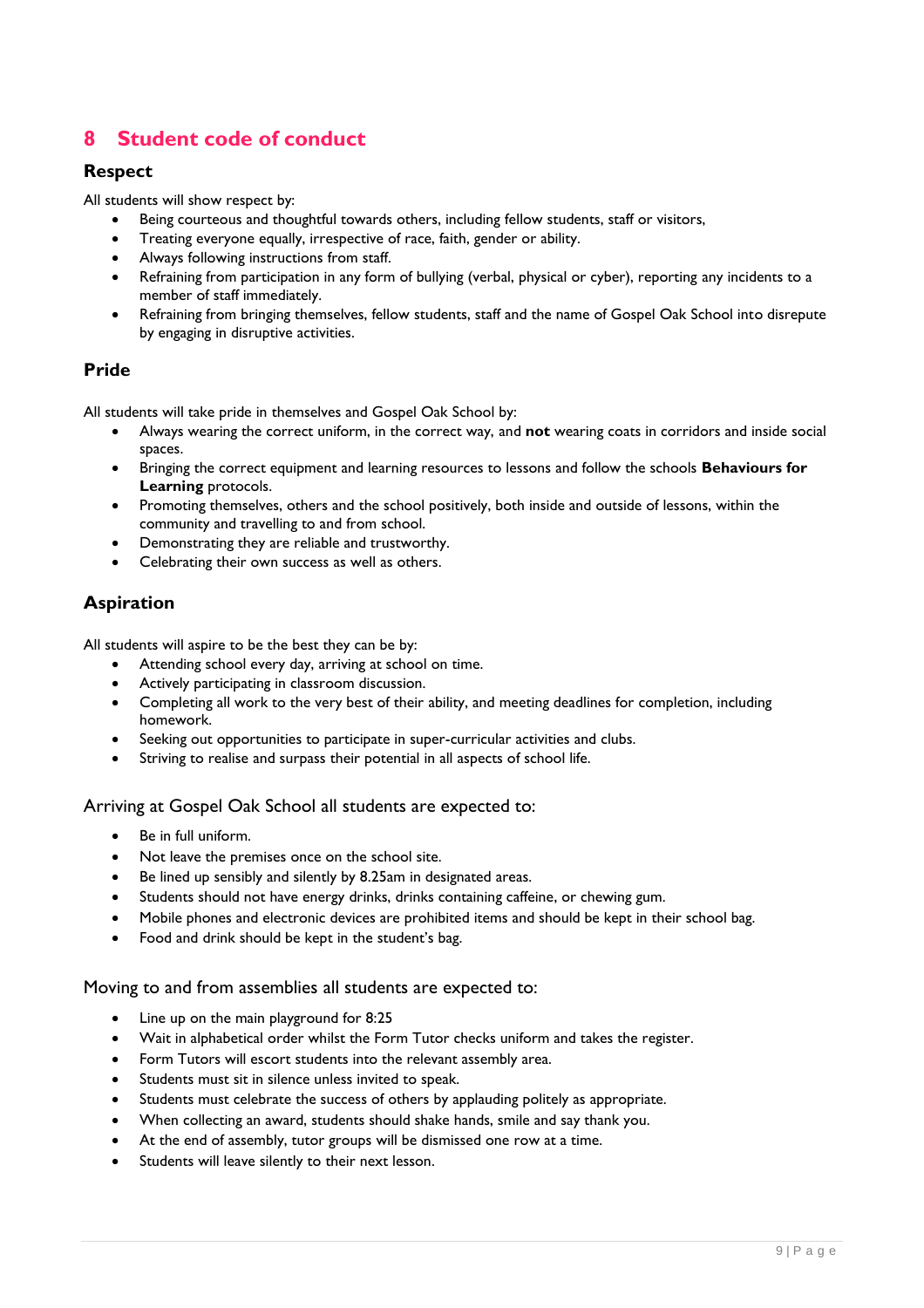At the start of lessons all students are expected to:

- Arrive promptly to lesson.
- Greet the teacher at the door.
- All students must move immediately and put their equipment and planners on the desk.
- All students must start the classroom activity, whilst the teacher takes the register.

#### During a lesson all students are expected to:

- Follow classroom rules
- Be an active listener and not talk over others.
- Celebrate the success of others.
- See mistakes as part of the learning experience.
- Put hands up if they wish to interrupt the speaker.
- Follow the instructions of the teacher.
- Not leave the room without permission.
	- $\circ$  In the rare circumstances that a student is allowed out of a lesson for any reason, a lesson pass must be secured from the classroom teacher

At the end of lessons all students are expected to:

- Pack away when told to do so quietly and sensibly.
- Stand behind their desk and wait to be dismissed
- When told to leave, make sure chairs are under desks and leave in an orderly way.

Walking around school all students are expected to:

- Move to lessons quickly and directly
- Hold the doors open for others.
- Walk on the left-hand side of the corridors and stairways.
- Keep quiet on corridors and never shout or run.
- Coats must **not** be worn in the building.

During Break and Lunchtime all students are expected to:

- Use their break time effectively:
	- o Fill their water bottle in the canteen before the bell sounds for lessons
	- o Use the toilets closest to the dining room on the ground floor
- Line up quietly in the dining room area to be served food.
- Say thank you to catering staff.
- Clear tables, wipe up spills and maintain an orderly dining room environment.
- Remain in the designated areas.
- Food is only to be consumed in the Dining Room and is not to be eaten outside.
- No eating or drinking should take place in the corridors.
- Items will be confiscated if students do not put them in their bags.
- Bringing into the school and selling of items, including food and drink, is strictly forbidden.
- Litter must not be dropped anywhere in, or outside, the school building, and everyone should take care to keep the school looking clean and pleasant. Plenty of litter bins are provided for use.
- Only play games in the allocated areas this does not include the roads
- Wear full uniform in the school buildings and **NO** coats.
- Move on the sound of the first bell or requested to move to lesson.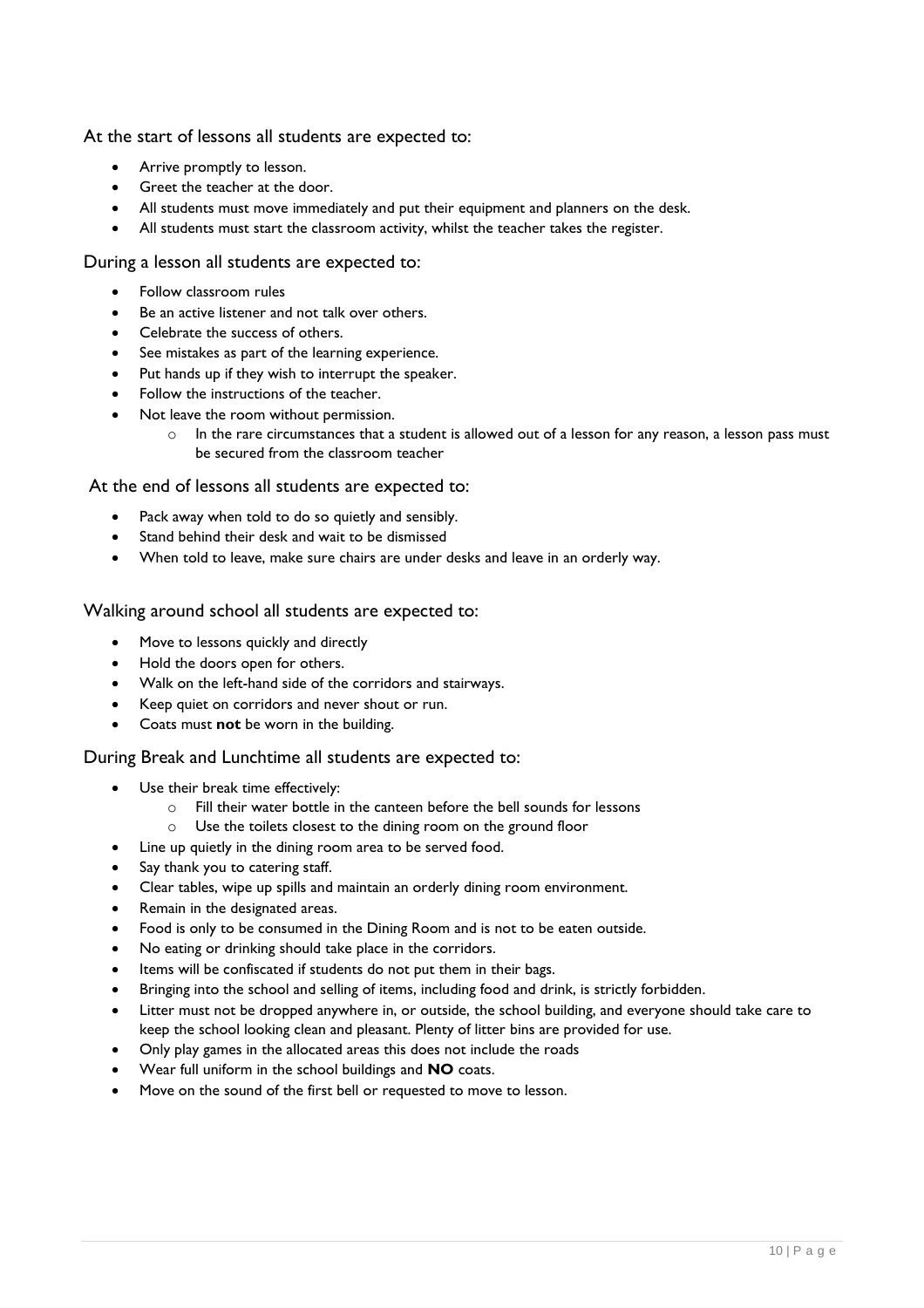At the end of the school day all students are expected to:

- Make sure they have everything needed for their homework.
- Walk quietly and considerately to enrichment or the school exits.
- If taking the bus behave calmly and sensibly at the bus stop.
- Follow the bus company's health and safety policy. The school will support any action taken by the bus companies against any student, who is deemed to be a danger or nuisance to others and puts at risk the safety of others. In the rare event of a student not being allowed onto a bus, the school will attempt to contact the parent or carer.
- Walking to and from school respecting residents and the community at all times the school will sanction for any breaches of this in line with the behaviour policy.
- Ensure school uniform is worn correctly at all times.
- Represent Gospel Oak School with pride and be a model citizen

# **9 Rewards and sanctions**

Positive comments, written, verbal and non- verbal, do much to encourage positive behaviour and a determination to do well. The rewards systems are used to support the good behaviour of the school, as well as success in learning. A Gospel Oak point system where staff should reward students each lesson for their successes. These are recorded and contribute to the half termly rewards that students receive. In addition to the point system we recognise and reward for improvements or high performance in the following areas;

- 100% Attendance
- most improved attendance
- best tutor group attendance
- no concerns
- positive behaviour points
- additional community and whole school contributions

For the small number of students who behave in an inappropriate way, the school has a series of sanctions. Sanctions should be at an appropriate level for the misbehaviour or may be more serious for repeated misbehaviour.

#### **9.1 List of rewards and sanctions**

Positive behaviour will be rewarded with:

> Praise

- Merit marks
- Letters or phone calls home to parents
- Special responsibilities/privileges
- > Positive phone calls home
- Positive letters sent home
- > Student of the term
- > Tutee of the term
- > Praise postcards
- Internal activities selected by students- Cinema Popcorn and pop, muffin morning, pizza experience.

External activities selected by students- Bowling, BMX, skating, gym access or London theatre trip.

The school may use one or more of the following sanctions in response to unacceptable behaviour:

> A verbal reprimand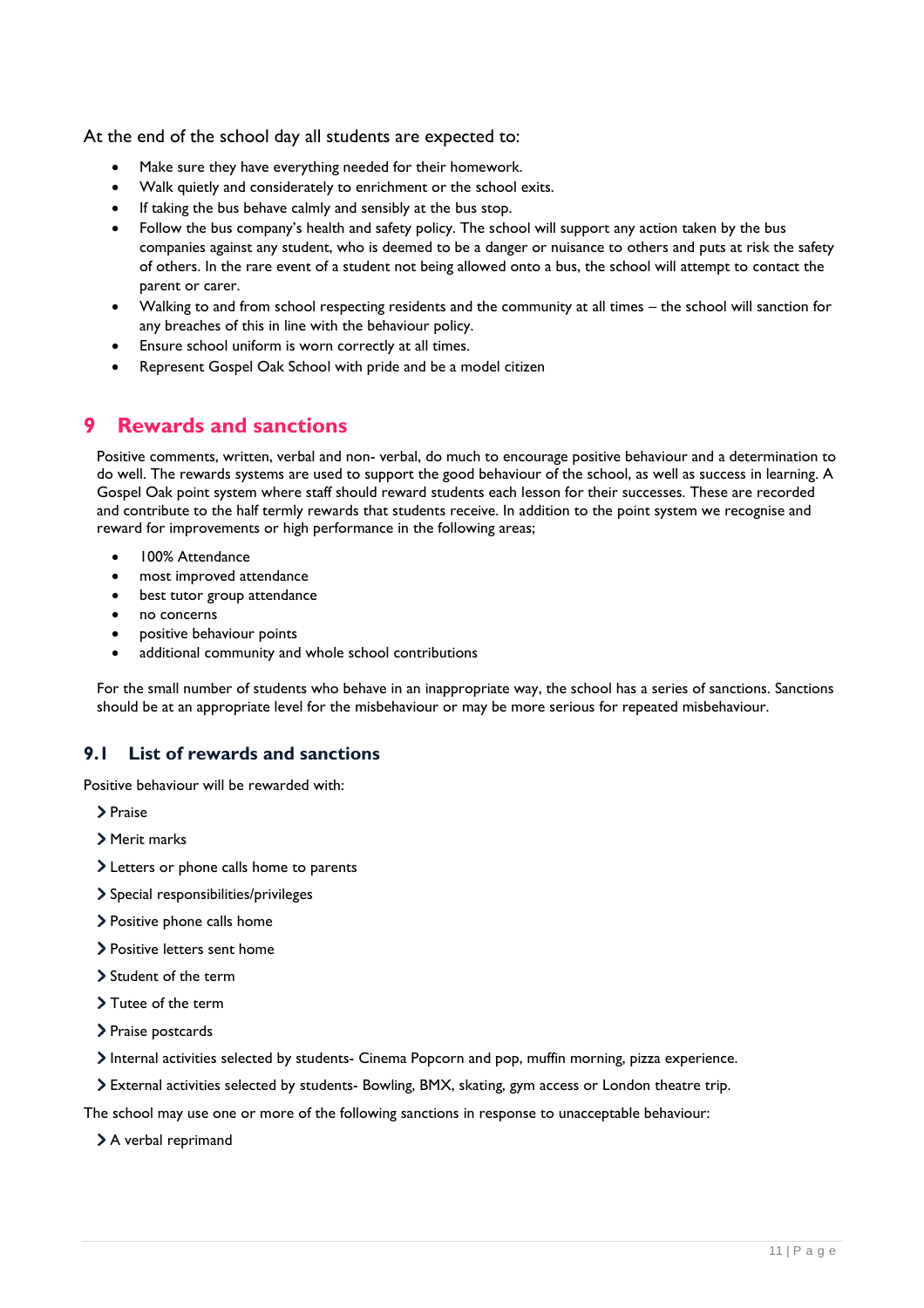- Sending the pupil out of the class
- Expecting work to be completed at home, or at break or lunchtime
	- $\circ$  After school detentions do not need prior notice and can be up to one hour on the same day.
- Detention at break or lunchtime, or after school
- Referring the pupil to a senior member of staff
- Letters or phone calls home to parents
- Agreeing a behaviour contract
- > Putting a pupil 'on report'
- community service;
- managed transitions to other schools
- internal exclusion at another school (isolation)
- arrangements for alternative provision
- withdrawal of a privilege (e.g. school trip);
- parking students in another classroom
- > internal exclusion;
- > fixed term exclusion:
- and, in extreme cases, permanent exclusion.

We may use the internal exclusion room in response to serious behaviours or persistent misbehaviours and breaches of this policy.

Pupils may be sent to the internal exclusion room during lessons if they are disruptive, and they will be expected to complete the work provided.

Pupils who do not attend a given detention may also sent to the internal exclusion room

#### **9.2 Zero-tolerance approach to sexual harassment and sexual violence**

The school will ensure that all incidents of sexual harassment and/or violence are met with a suitable response, and never ignored.

Pupils are encouraged to report anything that makes them uncomfortable, no matter how 'small' they feel it might be.

The school's response will be:

- > Proportionate
- Considered
- > Supportive
- > Decided on a case-by-case basis

Sanctions for sexual harassment and violence may include:

- Any of the school sanctions listed
- > Referral to the police as necessary

The school has procedures in place to respond to any allegations or concerns regarding a child's safety or wellbeing. These include clear processes for:

Responding to a report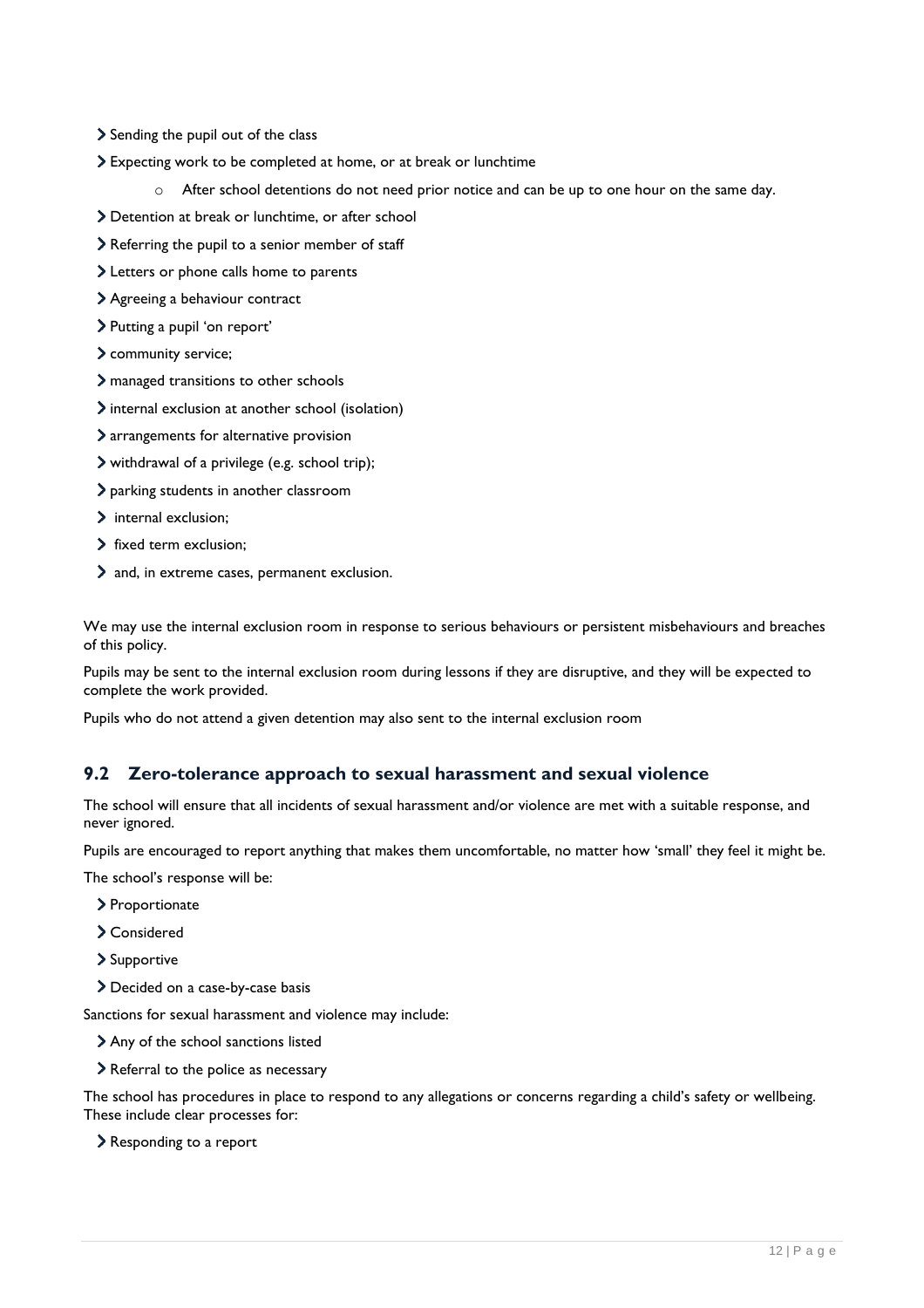- Carrying out assessments, where appropriate, to help determine whether to:
	- Manage the incident internally
	- Refer to early help
	- Refer to children's social care
	- Report to the police

Please refer to our child protection and safeguarding policy for more information

#### **9.3 Off-site behaviour**

Sanctions may be applied where a pupil has misbehaved off-site when representing the school. This means misbehaviour when the pupil is:

- Taking part in any school-organised or school-related activity (e.g. school trips)
- > Travelling to or from school
- Wearing school uniform
- $\sum$  In any other way identifiable as a pupil of our school including online and on social media

Sanctions may also be applied where a pupil has misbehaved off-site at any time, whether or not the conditions above apply, if the misbehaviour:

- Could have repercussions for the orderly running of the school
- Poses a threat to another pupil, member of the public or a member of staff
- Could adversely affect the reputation of the school

#### **9.4 Malicious allegations**

Where a pupil makes an allegation against a member of staff and that allegation is shown to have been deliberately invented or malicious, the school will discipline the pupil in accordance with this policy. Sanctions could include fixed or permanent exclusion (as well as referral to the police if there are grounds for believing a criminal offence may have been committed).

Where a pupil makes an allegation of sexual violence or sexual harassment against another pupil and that allegation is shown to have been deliberately invented or malicious, the school will discipline the pupil in accordance with this policy. Sanctions could include fixed or permanent exclusion (as well as referral to the police if there are grounds for believing a criminal offence may have been committed).

In all cases where an allegation is determined to be unsubstantiated, unfounded, false or malicious, the school (in collaboration with the local authority designated officer, where relevant) will consider whether the pupil who made the allegation is in need of help, or the allegation may have been a cry for help. If so, a referral to children's social care may be appropriate.

The school will also consider the pastoral needs of staff and pupils accused of misconduct.

Please refer to our child protection and safeguarding for more information on responding to allegations of abuse against staff or other pupils.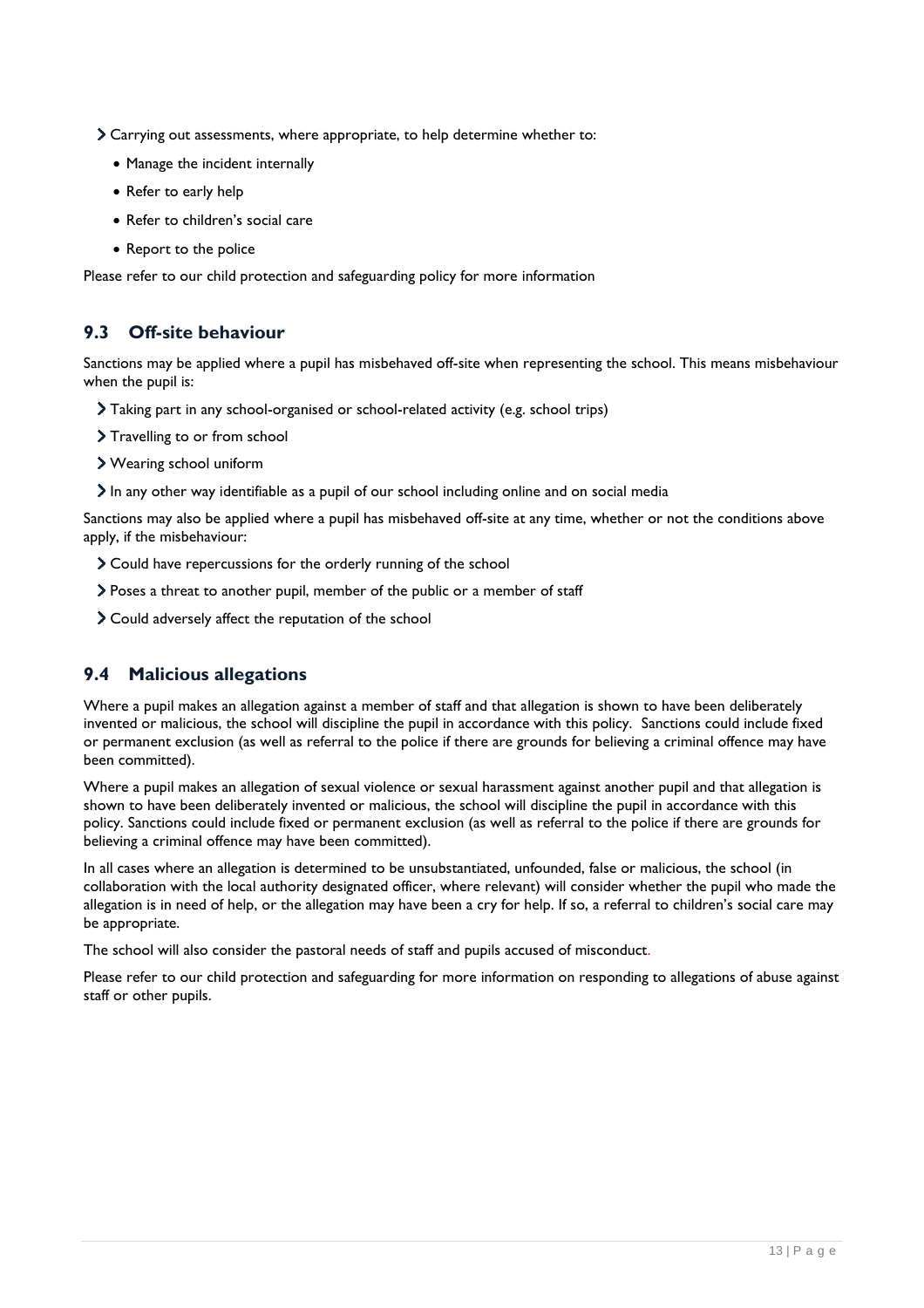# **10 Behaviour management**

#### **10.1 Classroom management**

Teaching and support staff are responsible for setting the tone and context for positive behaviour within the classroom. They will:

- Create and maintain a stimulating environment that encourages pupils to be engaged
- > Display the school rules
- Develop a positive relationship with pupils, which may include:
	- Greeting pupils in the morning/at the start of lessons
	- Establishing clear routines
	- Communicating expectations of behaviour in ways other than verbally
	- Highlighting and promoting good behaviour
	- Concluding the day positively and starting the next day afresh
	- Having a plan for dealing with low-level disruption
	- Using positive reinforcement

#### **10.2 Physical restraint**

In some circumstances, staff may use reasonable force to restrain a pupil to prevent them:

- Causing disorder
- > Hurting themselves or others
- > Damaging property

Incidents of physical restraint must:

#### **Always be used as a last resort**

- Be applied using the minimum amount of force and for the minimum amount of time possible
- Be used in a way that maintains the safety and dignity of all concerned
- Never be used as a form of punishment
- Be recorded and reported to parents (see appendix 3 for a behaviour log)

#### **10.3 Confiscation**

**Any prohibited items found in pupils' possession will be confiscated.** These items may not be returned to pupils.

We will also confiscate any item which is harmful or detrimental to school discipline. These items may be returned to pupils after discussion with senior leaders and parents, if appropriate.

Searching and screening pupils is conducted in line with the DfE's latest guidance on searching, screening and [confiscation.](https://www.gov.uk/government/publications/searching-screening-and-confiscation)

NB: A serious one-off incidents where: a weapon, made weapon, illegal substances or other item(s) that endanger the health, safety or wellbeing of others are brought onto the school site is most likely to result in a permanent exclusion. A permanent exclusion is likely to be issued when a serious one-off incident takes place out of school which involves a weapon, made weapon, illegal substances or other item(s) that endanger the health, safety or wellbeing of others.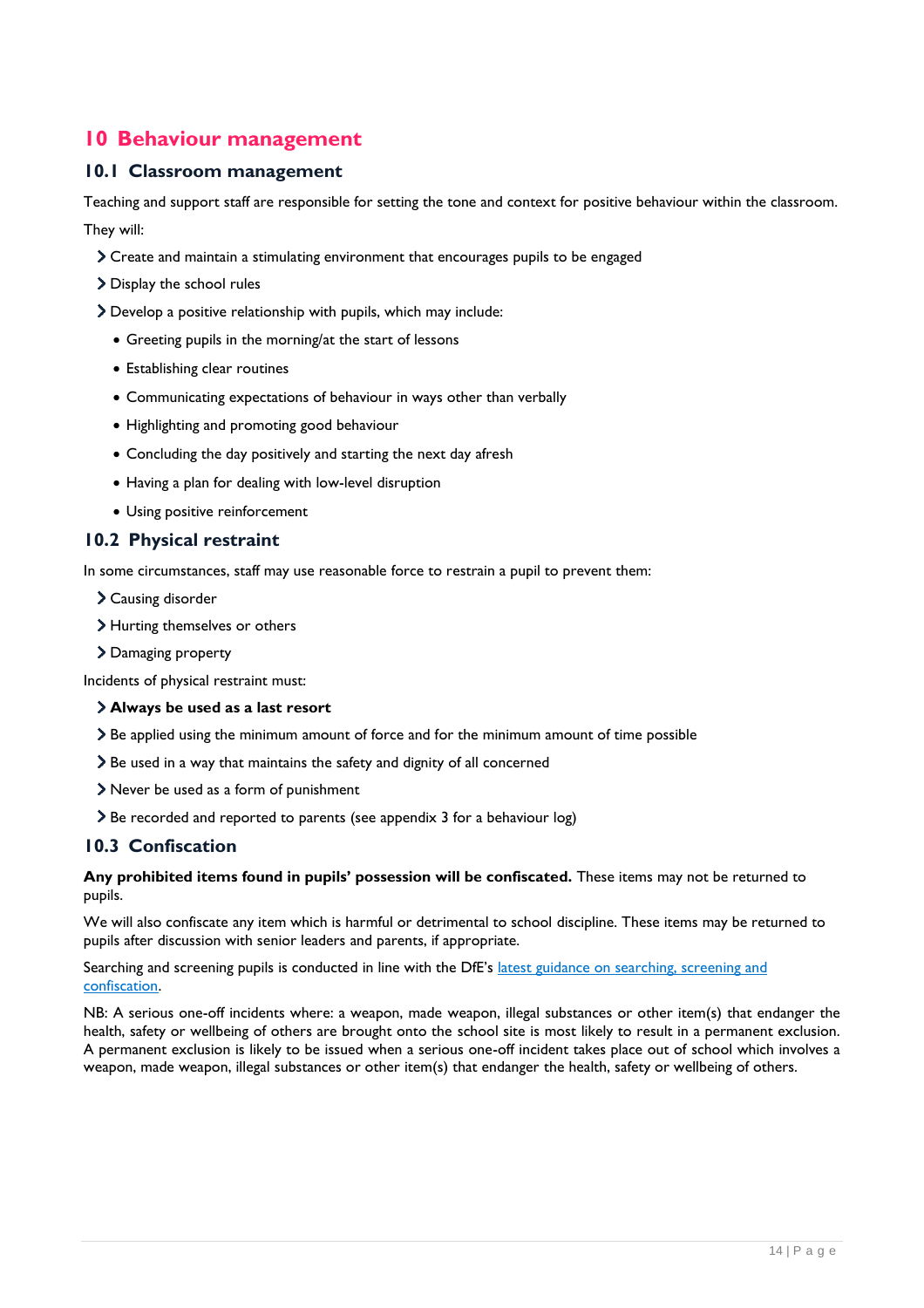#### **10.4 Pupil support**

The school recognises its legal duty under the Equality Act 2010 to prevent pupils with a protected characteristic from being at a disadvantage. Consequently, our approach to challenging behaviour may be differentiated to cater to the needs of the pupil.

The school's special educational needs co-ordinator will evaluate a pupil who exhibits challenging behaviour to determine whether they have any underlying needs that are not currently being met.

Where necessary, support and advice will also be sought from specialist teachers, an educational psychologist, medical practitioners and/or others, to identify or support specific needs.

When acute needs are identified in a pupil, we will liaise with external agencies and plan support programmes for that child. We will work with parents to create the plan and review it on a regular basis.

#### **10.5 Safeguarding**

The school recognises that changes in behaviour may be an indicator that a pupil is in need of help or protection. We will consider whether a pupil's misbehaviour may be linked to them suffering, or being likely to suffer, significant harm. Where this may be the case, we will follow our child protection and safeguarding policy.

#### **11 Monitoring arrangements**

This behaviour policy will be reviewed by the Principal and school governors annually. At each review, the policy will be approved by the Principal and governors.

# **12 Links with other policies**

This behaviour policy is linked to other school policies including:

- > Exclusion's policy
- Child protection and safeguarding policy
- > Antibullying policy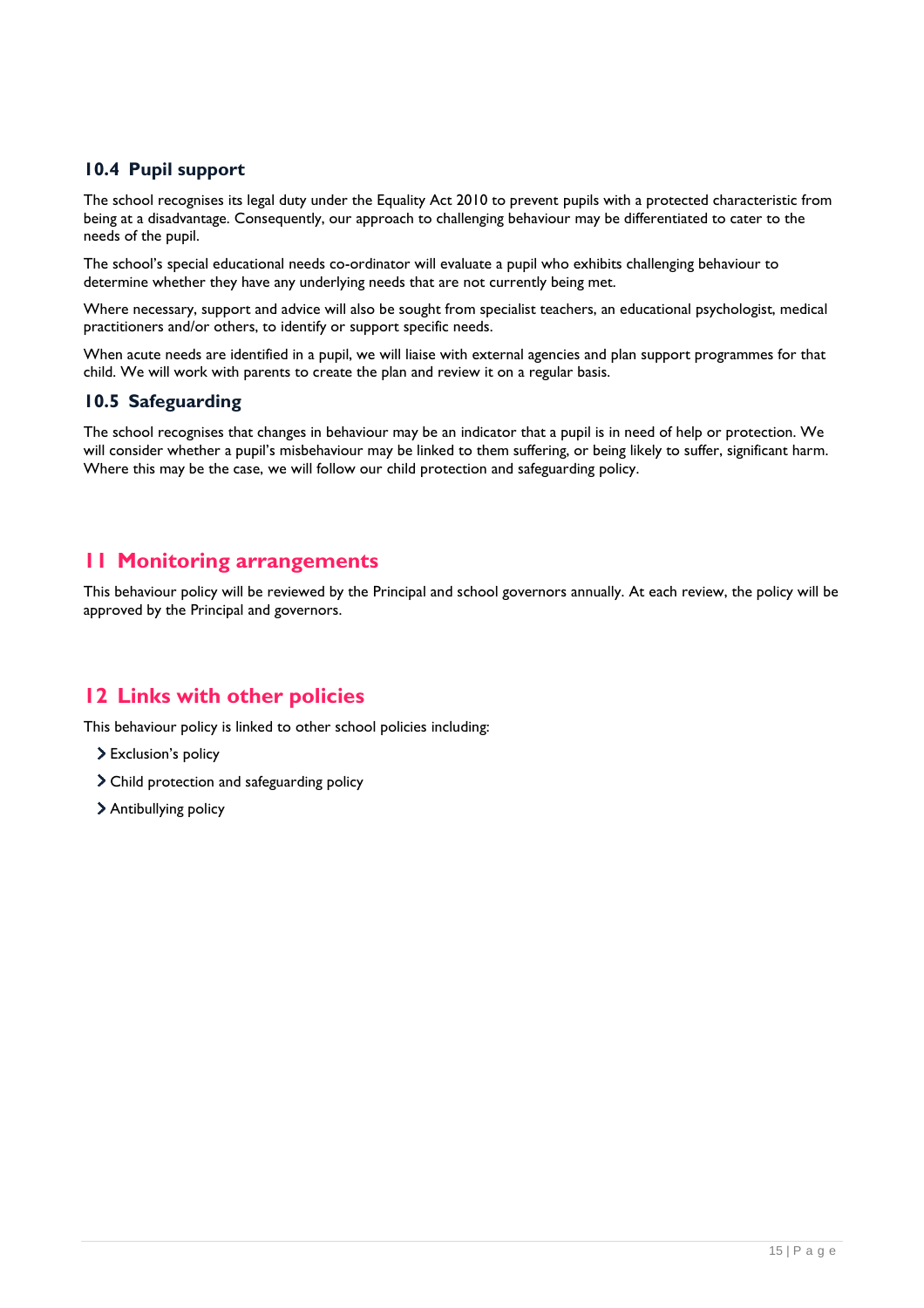# **13 Appendix 1: Written statement of behaviour principles**

#### > Rights

- o Everybody has a right to safety (physical and emotional)
- o Teachers have a right to teach
- o Students have a right to learn
- o Everybody has a right to be treated with dignity and respect

#### Responsibility

- $\circ$  As you have the right to feel safe, you have the responsibility to behave so others can feel the same way too
- o As you have the right to learn/teach, you have the responsibility to behave so that teachers can teach, and students can learn.
- o As you have the right to be treated with dignity and respect, you have the responsibility to behave so others can feel the same way too

Students behave better where they can actively and successfully engage in their learning. Teachers and other staff should set high expectations of students in lessons both in their learning and in their behaviour for learning and ensure these are clearly explained and consistently applied. Primarily, good behaviour and discipline is the responsibility of the classroom teacher or tutor and staff are respected most when they deal quickly, fairly and consistently with poor behaviour in lessons.

Our behaviour management is underpinned by "Every Interaction with a Child is Crucial"

- We value and celebrate the achievements of all individuals.
- We are ready for learning by having the right attitude, equipment and uniform.
- We believe that everyone should be allowed to learn without interruption.
- We believe that we should all listen to and respect all contributions, even if they differ from our own.
- We respect our environment by looking after our classrooms, corridors and all other areas of school and its grounds.

The school also emphasises that violence or threatening behaviour will not be tolerated in any circumstances.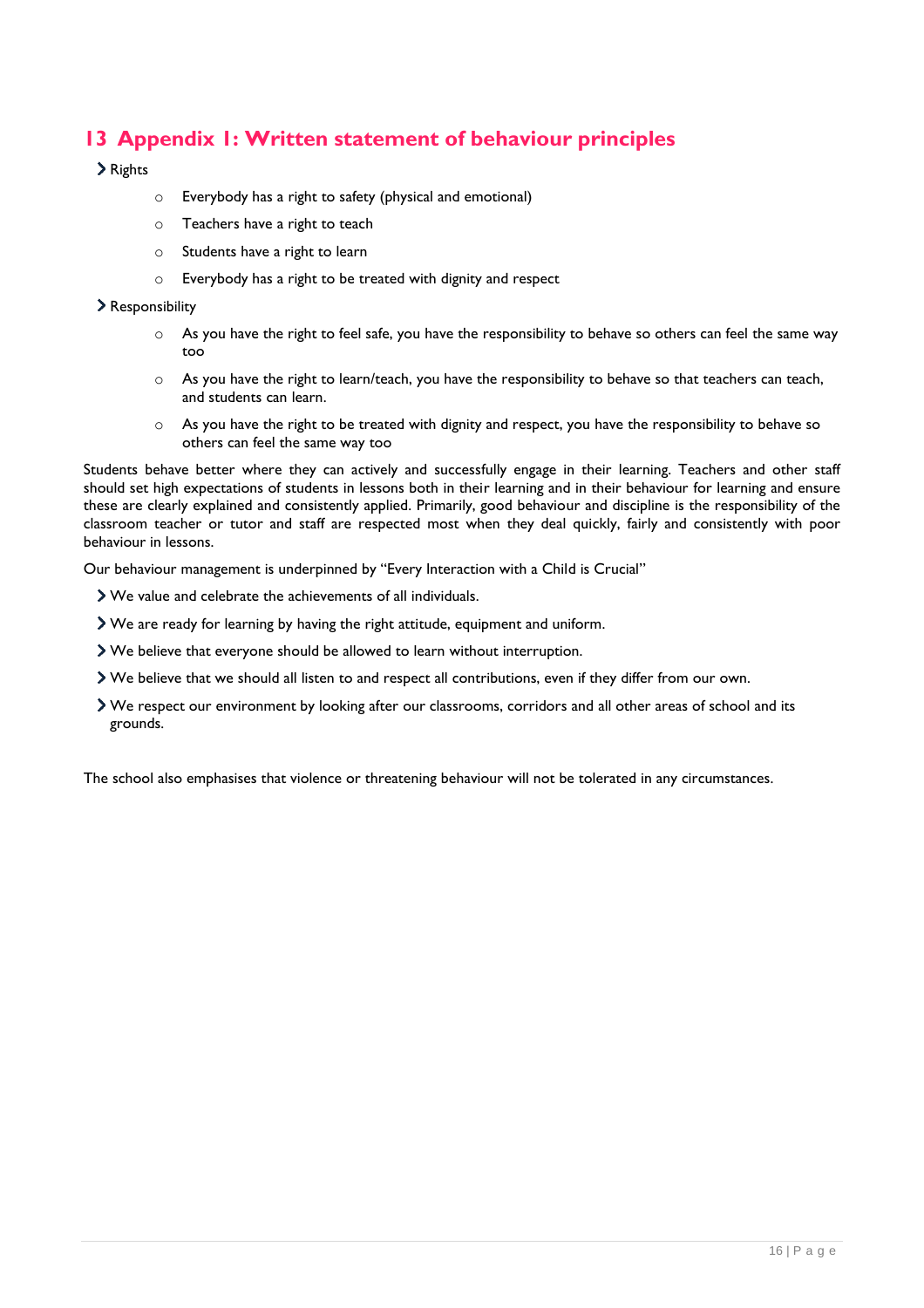# **14 Appendix 2: Student Support Behaviour Ladder**

|                                                                                                          | Stage One                                                                                                |                                                                    | Verbal warnings<br>$\bullet$                                                                           |
|----------------------------------------------------------------------------------------------------------|----------------------------------------------------------------------------------------------------------|--------------------------------------------------------------------|--------------------------------------------------------------------------------------------------------|
| Student behaviour is monitored and managed by the class teacher, DLS<br>and form tutor as appropriate.   |                                                                                                          |                                                                    | Edulink log<br>$\bullet$                                                                               |
| Logging incidents of poor behaviour into Edulink as necessary.                                           |                                                                                                          |                                                                    | Personal detention<br>$\bullet$                                                                        |
|                                                                                                          |                                                                                                          |                                                                    | removal from classroom<br>$\bullet$                                                                    |
|                                                                                                          |                                                                                                          |                                                                    | phone call home<br>$\bullet$                                                                           |
|                                                                                                          |                                                                                                          |                                                                    | subject reports                                                                                        |
|                                                                                                          | Stage Two - Blue Report                                                                                  |                                                                    | Check SEN status/passport.<br>$\bullet$                                                                |
|                                                                                                          | Student is placed onto a form tutor report for a period of two<br>weeks and reviewed.                    |                                                                    | learning conversation with students<br>$\bullet$                                                       |
| ٠                                                                                                        | Parents/Carer meeting or contact to take place ahead of the<br>report being issued - A letter is issued. |                                                                    | communication with head of year.<br>sanctions to be applied:                                           |
| $\bullet$                                                                                                | as appropriate.                                                                                          | Report is monitored daily by the form tutor with sanctions applied | if a student fails to attain 32/36 points<br>$\circ$<br>on their report card a detention is<br>issued. |
| $\bullet$                                                                                                | If successful student has final two weeks on report and comes off.                                       |                                                                    |                                                                                                        |
| $\bullet$                                                                                                | if unsuccessful the report is either continued or escalated to a<br>Head of Year report.                 |                                                                    |                                                                                                        |
| Stage Three - Yellow Report                                                                              |                                                                                                          |                                                                    | check SEN status/passport.<br>$\bullet$                                                                |
| Student is placed onto a Head of Year report for a period of three<br>٠                                  |                                                                                                          |                                                                    | Refer to SEN for testing.<br>$\bullet$                                                                 |
|                                                                                                          | weeks.                                                                                                   |                                                                    |                                                                                                        |
| $\bullet$                                                                                                | Parent/Carer Meeting to take place ahead of the report being                                             |                                                                    | Ensure BSP/PSP in place.<br>$\bullet$                                                                  |
| issued - letter issued report is monitored by the head of year with<br>sanctions applied as appropriate. |                                                                                                          |                                                                    | Consider internal or external support inc<br>$\bullet$<br>early help.                                  |
| ٠                                                                                                        | if successful student has final two weeks on report and comes off.                                       |                                                                    |                                                                                                        |
| if unsuccessful the report is either continued or escalated to the<br>٠                                  |                                                                                                          |                                                                    | Sanctioned as above but also consider                                                                  |
|                                                                                                          | Year Team leader report                                                                                  |                                                                    | recommendation for internal exclusion                                                                  |
| Stage Four - Red Report                                                                                  |                                                                                                          |                                                                    | Consider:                                                                                              |
|                                                                                                          | Student placed onto a year team leader report for a period of                                            |                                                                    | Counselling                                                                                            |
|                                                                                                          | three weeks.                                                                                             |                                                                    | Modified timetable.                                                                                    |
|                                                                                                          | Parent/Carer meeting to take place ahead of this with head of<br>year and year team leader.              |                                                                    | <b>HUB</b> provision                                                                                   |
| Report is monitored daily boy the year team leader with                                                  |                                                                                                          |                                                                    | <b>BST</b>                                                                                             |
|                                                                                                          | sanctions applied as appropriate.                                                                        |                                                                    | <b>EWO</b>                                                                                             |
|                                                                                                          | if successful students have final two weeks on report and<br>comes off.                                  |                                                                    | External agencies.                                                                                     |
| if unsuccessful the report is continued with stage 5 or stage 6<br>support implemented with SLT support. |                                                                                                          |                                                                    | Sanction as above but also consider<br>recommendation for:                                             |
| <b>Stage Five</b>                                                                                        |                                                                                                          | Stage six                                                          | I-5-day internal exclusion                                                                             |
|                                                                                                          | <b>Hub Refocus</b>                                                                                       | Manage move.                                                       | I-5-day external exclusion                                                                             |
|                                                                                                          | Modified provision                                                                                       | Alternative provision<br>٠                                         |                                                                                                        |
|                                                                                                          | Alternative provision<br>refocus                                                                         | Permanent exclusion                                                |                                                                                                        |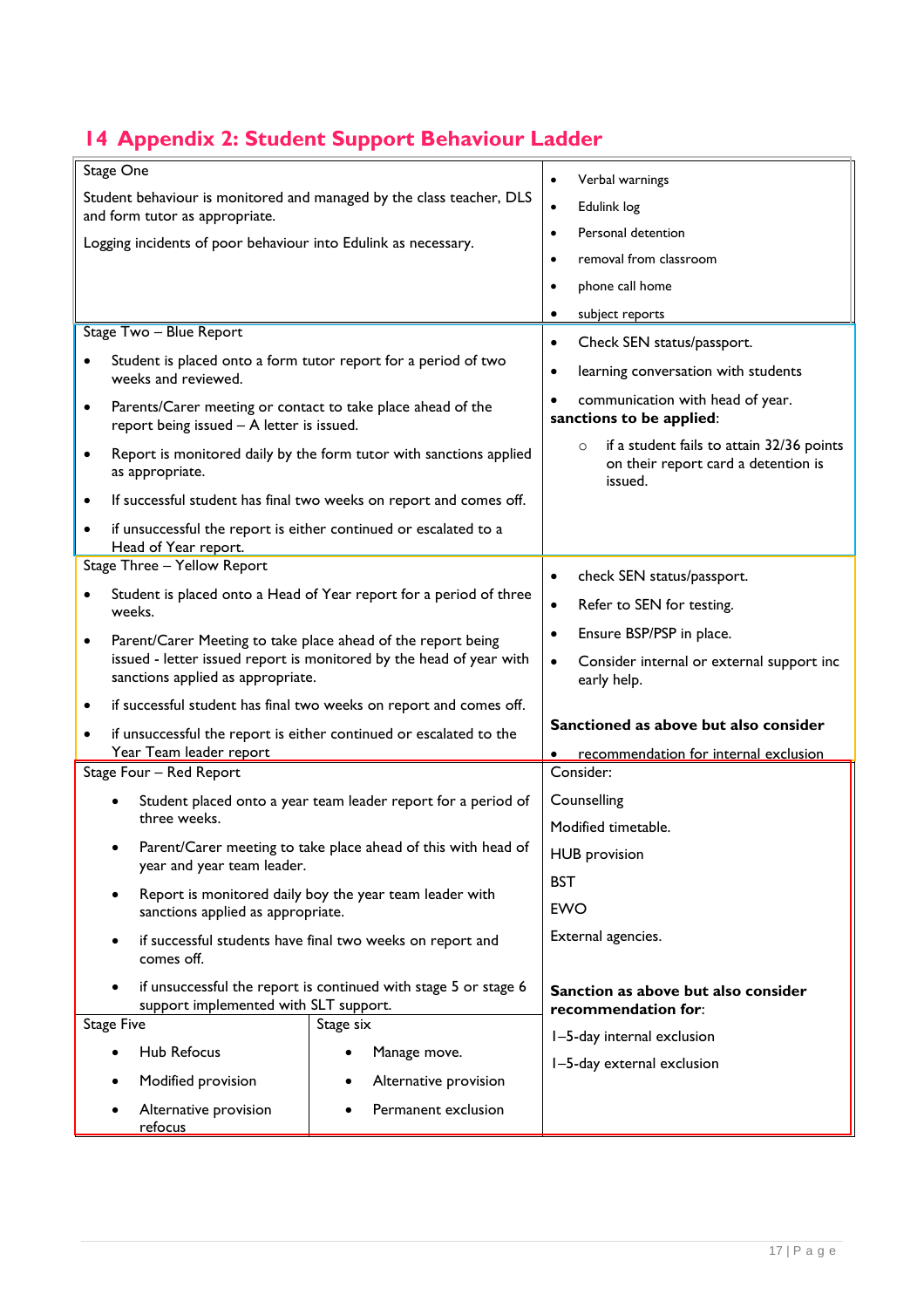# **Stage 1:**

This is a personal and departmental response by the individual Classroom teacher and DLS. It is intended that the class teacher takes ownership of low-level disruption in the classroom. When it is necessary the classroom teacher should employ a range of strategies for dealing with disruption. Suggested strategies could be:

- note in the student planner
- extra work
- Moving the student to another seat in the classroom
- A verbal reprimand
- Discussion with the student
- Time penalty
- Parental contact
- Use of departmental e-rota

# **Stage 2**

At this point the DLS and HOY will discuss, and a decision will be made to put the student onto a tutor report card for 2 weeks. HOY will set this with the tutor to give the Academy the overview of student performance in its entirety across all subjects. Parents will be invited to the Academy for a meeting with HOY and tutor and informed of the reasons.

# **Stage 3**

If there is no significant improvement the Head of Year will take on the responsibility of monitoring the behaviour of the student, liaising closely with the Year Team Leader. Parents will be contacted and invited into the Academy for a meeting with the HOY and YTL.

# **Stage 4**

If there is no significant improvement the Year Team Leader will take on the responsibility of monitoring the behaviour of the student, liaising closely with the SLT for Student support. Parents will be contacted and invited into the Academy for a meeting with the HOY and YTL.

# **Stage 5**

If there is no significant improvement the Year Team Leader will continue the responsibility of monitoring the behaviour of the student, liaising closely with the Vice Principal for student support. Parents will be contacted and invited into the Academy for a meeting with the YTL and Senior leadership representative (and where appropriate a representative of the governors).

# **Stage 6**

The Vice Principal (Students) and Principal work closely together considering the future of the student.